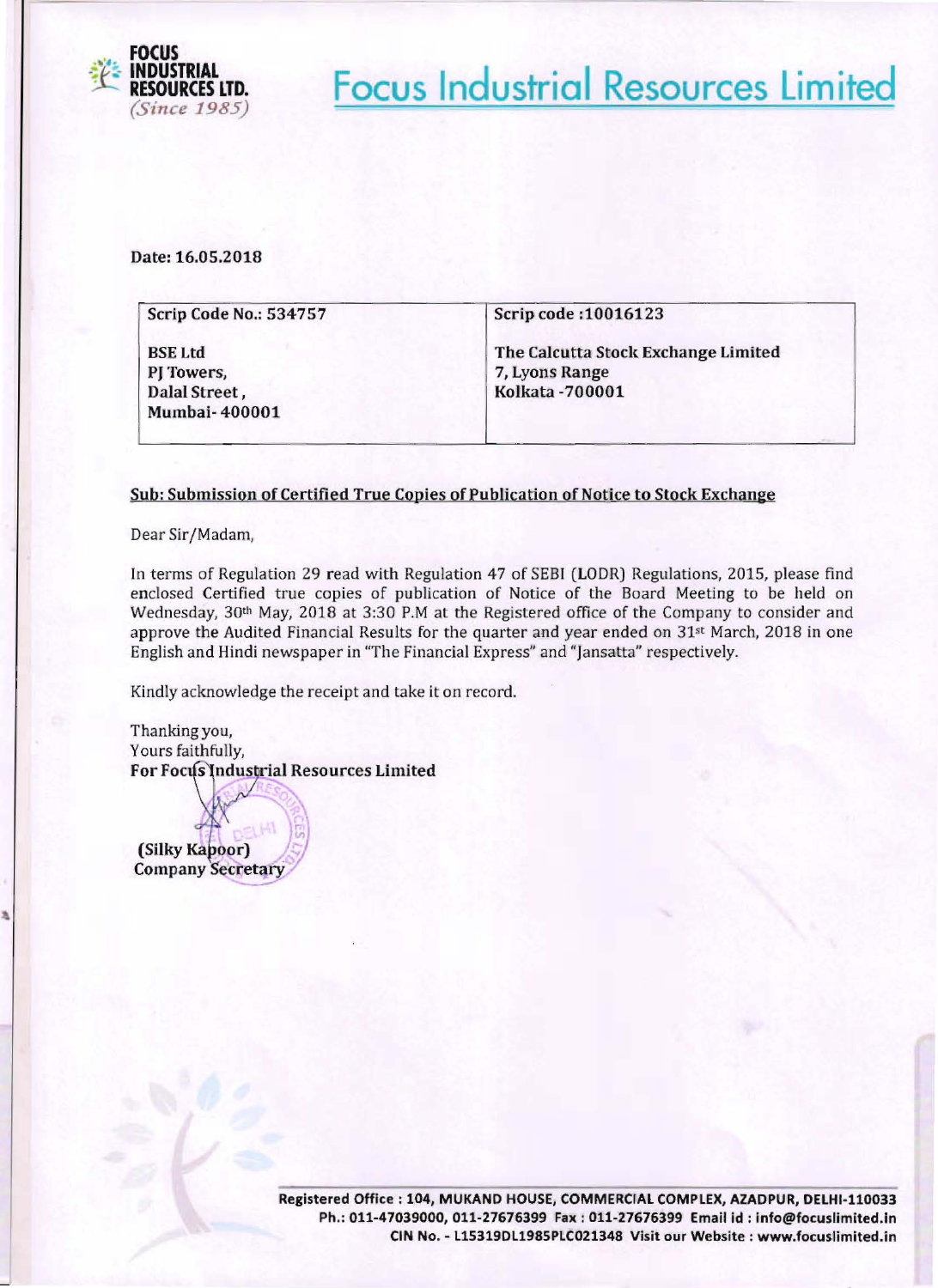### **WWW.FINANCIALEXPRESS.COM**

3

## **FINANCIAL EXPRESS**

MULTIBASE INDIA LIMITED East car and the film of the car and<br>fit estate the film of the car and car and car and car and car and car and car and car and car and car and car<br>car and car and car and car and car and car and car and car and car and ca

## **NOTICE**

NOTICE in Arraby given pursuant to<br>Regulation 20 road with Regulation 47 of<br>the SEBI (Listing Obligations and<br>Disclause Requirements) Regulations<br>2015, a meeting of Board of Obstables of the Company will be held on Thursday,<br>May 24, 2018, inter also to consider and take on moond the equilied financial reaults for the financial year anded March<br>31, 2018 and to reconsitent dividend, if<br>any, on the equity shares of the Company.

Further pursuant to Reputation 47(2) of the aforesaid regulations, this intimetion<br>is also available on the website of BSE Lim ted where the securities of the<br>Company are listed and shall also be<br>available on the website of the company www.multibase nitia com

For Multibase India Ltd.  $Sd$ Sunaina Goraksi Place: Mumbai

Date: 14.5.2018 Company Secretary

Focus Industrial Resources Limited CIN: L153110L1985PLC021348 Regd, Off.: 194, Mukand House Comm<br>Complex, Azadpur, Delhi-110033 Phone: 011-47039000, 011-27076399, email: info@focusfinitied.in NOTICE .

Notice the and in hereby given pursuant to SEBI (Listing Obagation and Disclosure Requirements) Regulation, 2015 that the theeling of the Board of Carectors of Focu industrial Resources Limited will be held on equitieed office of the Company, inter alia, to consider and approve the Audited Financial Result for the quarter and year ended Marc 31, 2018 and to consider any other matter with the permission of Chair.

This introduce is also available on the websit of BSE Limited (www.treaindla.com) where the<br>Company's shares are listed and on the website of the Company viz (www.focus.tmlbed.in)

For Fodus Industrial Resources Limits Sd/ (Mamta Jindai) Place: Delhi (Managing Director

Registered Office: 9.12 Lai Razar

DIN-00035098

Subscribed and Paid up Capital of Econo Trade (India) Ltd (Target company).

Date: 14 05 2018



♦

For Shallmar Paints Limited

## Dated: 14th May, 2018 Nitin Gunta<br>Company Secretary

Weizmann  $\sqrt{a}$ Limited (CHE : LESSONIKIONSPLCO38104)

For  $\lambda$  and  $\lambda$  and  $\lambda$  and  $\lambda$  and  $\lambda$  and  $\lambda$  and  $\lambda$  and  $\lambda$  and  $\lambda$  and  $\lambda$  and  $\lambda$  and  $\lambda$  and  $\lambda$  and  $\lambda$  and  $\lambda$  and  $\lambda$  and  $\lambda$  and  $\lambda$  and  $\lambda$  and  $\lambda$  and  $\lambda$  and  $\lambda$  and  $\lambda$  and  $\lambda$  and

**Flace: Gunugrain** 

Tat Hass: 2021/001 (Form) Farita (2202/1014)<br>NOTICE is hundred particle and parameter to Regulation (2) ment with Figuria<br>Internal to Regulations (2) mention and Clicketing (2) that parameter<br>Figuria and State Regulations Financial Hensitta of the Company for the part of the algorithm and a start and Lucillites<br>the start and year ended 3.1 at March, 2018 and<br>the function of the start and Lucillites<br>to the start and start and the material o

le, www.weitmann.co.in and also on the re, www.wermanic.com and avevenues where changes<br>which of the Company are lated in the Company are lated in the<br>own board of the Company are lated toom.<br>By urder of the board of Directors<br>For WEIZMANN LIMITED

OFFER OPENING PUBLIC ANNOUNCEMENT, ECONO<sup>For the Attention of Equal y Shannon of</sup> A) LTD

CIN: L52330TN2010PLC077507

el No. + 91 83 2256 3208. Website: www.econo.in: E Mail: eN201169graal.co

This Advertisement ("Pre-offer Advertisement") is being issued by Gretex Comorate Services Private Limited (Manager to<br>the Offer), for and on behalf of by Mr. Kasambhai Umarbhai Shekh (Acquirer No. 1), Ms. Shekh Hasina Ka

This Pre-Offer Advertisement is to be read in conjunction with the (a) Public Announcement dated December 14, 2017; (b) The Statement ("DPS") which was published in the Francist Equitors (English) (All Editions), Janusalta (Hindi) (All Editions), Janusalta (Hindi) (All Editions), Manbal Tarun Bharat (Maralhi) (Mumbai Edition) and Duranti Ba

Sunhama Vesvikar Place: Mambai<br>Dule: 14.05.2018 Company Secretary



Regd, Office: "UB Tower", UB City, Mo. 24, Vittal Maliya Road,<br>Bergaluru - 568 B01, Telephone: +91 80 30655000, 22272907, 22293333 Fax: +91 80 22211964, 22229488. CIN: L3699BKA1999PLC025195. Website: www.unitedbrewenes.com, Email: ubicwestor@ubmail.com

#### **NOTICE**

NOTICE is hereby given pursuant to Regulation 47 read with Regulation 29 of SEBI (Listing Obligations & Disclosure Requirements) Regulations, 2015, that a meeting of the Board of Directors of the Company will be held on Thursday, May 24, 2018 to consider, inter alla, the Audited Financial Results for the vear ended March 31, 2018.

This information is also available on websites of the Company and Stock Exchanges viz., www.unitedbreweries.com, www.bseindia.com and www.nseindia.com. For UNITED BREWERIES LIMITED

Place: Bengaluni<br>Date: May 14, 2018

Nam - 700001, West Bungal, India

**GOVIND IYENGAR** Senior Vice President - Legal &<br>Company Socretary

# IDBI bank

Disinvestment/ Sale of Equity Shares of The Clearing Corporation of India Ltd (CCIL) Invitation for Expression of Interest (EOI) for sale of 12,50,000 (Twelve lakh fifty thousand) Equity Shares, representing 2.50% of<br>the paid up Equity Share Capital (the Shares) of The Clearing<br>Corporation of India Limited (CCIL)

Corporation of India Limited (CCIL)<br>IDBI Bank intends to set Sale of 12,50,000 (Twinter Lakh Fifty Thousant<br>COIN) shares, representing 2.50% of the paid up Equity Share Capital in<br>CCIL hald by IDBI Bank. This EoI is to inv reach the designated official specified in the AIM on or before 1530 Hr.

(IST) of 22" May 2018or as extended from time to time,<br>The AIM can be obtained from Strategic & Associate Investment Cell<br>IDBI Bank Ltd, 12th Floor, IDBI Tower, WTC Complex, Cutte Parade Mumbai - 400 005, Tel No. +91 22 0655 2812 / 2509 / 2086 or through ernall at sale.divent@idbl.co.in, interested party may regularly visit<br>Noticas & Tenders section of www.idbl.com from time to time for further update, if any.

This advertisement does not constitute and will not be deemed to constitute any commitment on the part of IDBI Bank, Furthermore, this advertisement confers neither any right nor expectation on any party to participate. IDBI Bank magnus the right to withdraw from the process of any part thereof, to accept or reject any/all offer(s) at any stage of the process and/or modify the process or any part thereof or to vary any terms non - receipt of correspondence sent by post/e-mail/courier/fax/or any offier mode. CCIL is not a party to the transaction but will have the right to approve or reject any transfer of shares for any reason whatsoever as may deem fit

### **Ganon Products Limited**

(Further planets)<br>  $\frac{5}{6}$  Finance Co. Limited<br>
City 151900000191985PC-CO29708<br>
User No. 1207, B Wing, O. BXC Sulldim<br>
Pist No. C-96, G Blook, Bandra Kucha<br>
Complex, Bandra Kucha<br>
BOTICE<br>
MOTICE

Notice in Analytics and MOTOR<br>
Notice is a buying parametric Regulation 2013 At the concerning parametric Regulation 2013 At the concerning Company of the company will be compatible to the company of the company of the Co

For For Ganon Products Limit

Date: 14" May, 2018 **Jay Sang** Place: Mundail Company Secrets

The capitalised terms used in this Pre-Offer Advertisement have the meaning assigned to them in the LoFunless otherwise specified 1. The Ofter Price is ₹ 20 (Rupees Twenty Ordy) per Emaily share movable to each in second in

TUESDAY, MAY 15, 201

N 5